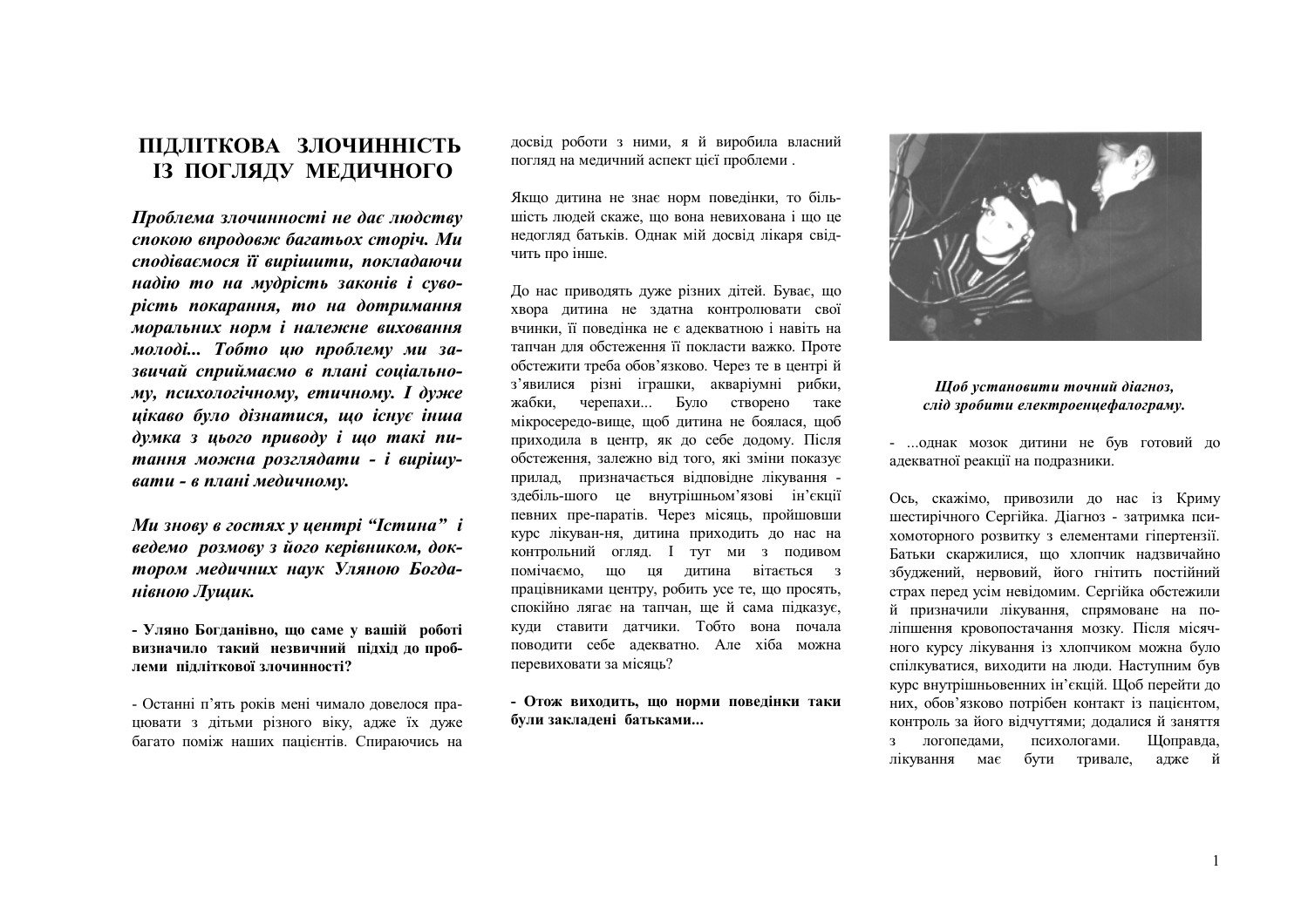захворювання серйозне. Однак перші кроки вже зроблено.

Дев'ятирічна Світлана (діагноз - олігофренія) існувала, власне кажучи, на рівні тваринних інстинктів. Після двох курсів лікування в дівчинки "увімкнулася" свідомість, вона почала говорити, впізнавати рідних, навіть допомагати мамі доглядати за меншими братами.

Такі діти становлять проблему не тільки медичну, а й соціальну. На жаль, зараз суспільство сприймає їх як якийсь баласт. Але ж діти підростають і стають дорослими. Вони повинні навчитися елементарно обслуговувати себе, засвоїти техніку безпеки в поводженні з побутовими приладами, газом тощо, згодом - мати змогу заробити на шматок хліба, врешті, самореалізуватися. І після проведення відповідного лікування це стає можливим.

У кожного методу лікування є певна патогенетична основа. А оскільки ми працюємо над вивченням кровопостачання мозку, то зробили свої висновки. Річ у тім, що вміст черепної порожнини має бути сталим, бо кістки черепа розширятися не можуть. Усе, що там є, повинно розміщуватися вільно. А це означає, що об'єм мозку, крові, ліквору (спинномозкової рідини) також має бути сталим. Якщо ж бодай один із параметрів збільшується, інші повинні зменшитися, адже запасу зайвого простору там немає.

Коли ми почали аналізувати поведінку хворих дітей різного віку, то виявили ознаки набряку мозку, підвищення внутрішньочерепного тиску. Якщо ж відбувається набряк мозку, то його структура змінюється. Мозок дуже чутливий, і тільки-но в черепно-мозковій порожнині починає накопичуватися рідина, він її всотує, наче губка, а відтак уже не може нормально функціонувати.

Ми помітили: якщо в дитини є ознаки набряку мозку або підвищення внутрішньочерепного тиску, то поведінка її стає неадекватною.

Отак і підійшли до пояснення феномена агресивності та емоційної лабільності (нестійкості) в дітей. Слід зазначити, що їхній мозок має особливо велику здатність до накопичення рідини, і найменша черепно-мозкова травма, будь-який стрес можуть призвести до прикрих наслідків.

У нормальному, спокійному мозку процеси збудження і гальмування врівноважені. А коли мозок набряк, чутливість його зростає, і якщо замість одного нормального імпульсу до нього надходить двісті, а він на всі має відреагувати, то якою може бути тоді поведінка дитини?

- До того ж це не доросла людина, а дитина, і вона ще багато в чому не орієнтується.

- Авжеж. У неї ще недорозвинена кора, щоб загальмувати ці процеси.



Робота з психологом - один із шляхів до одужання.

Спостерігаючи за такими агресивними дітьми і за змінами в їхній поведінці в процесі лікування, коли більш-менш нормалізувалися параметри кровотоку, зменшилися прояви набряку мозку, внутрішньочерепної гіпертензії, помічаєш, що ці діти змінилися характерологічно. І робиш висновок: патологія мозку - патологія поведінки. Туг зв'язок чіткий.

Ми живемо в суспільстві, серед людей, а час нині такий, що стреси стають хронічними, і людина повинна вміти себе стримувати. Добре, коли це йде на рівні свідомості, самокритичності. А якщо людина цього не може робити, її слід лікувати і підводити мозок до більш-менш нормальних реакцій.

На основі таких спостережень у мене й виникла гіпотеза щодо природи підліткової злочинності. Ми аналізували зміни гемодинаміки в дитини під